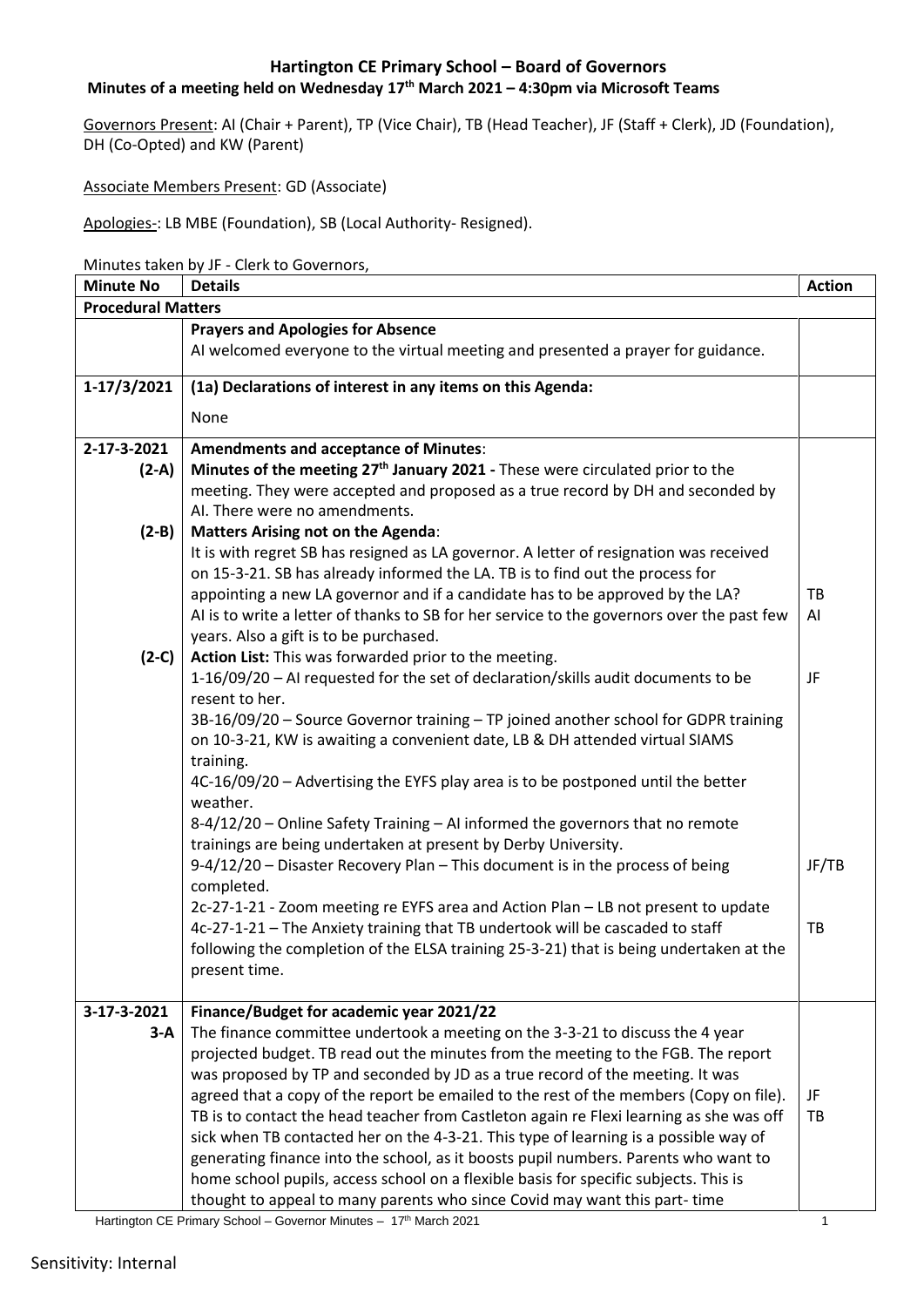|    | schooling as it offers flexibility. Both Castleton and Hollinsclough Primary School have                                                                                  |    |
|----|---------------------------------------------------------------------------------------------------------------------------------------------------------------------------|----|
|    | adopted the flexi learning process which has boosted their numbers considerably                                                                                           |    |
|    | having a direct impact on their budget.                                                                                                                                   |    |
|    | The budget for academic year 2021/22 was sent to the finance committee, following a                                                                                       |    |
|    | budget setting meeting with Abbie Taylor the Patch Officer on 9-3-21. The report                                                                                          |    |
|    | states that the budget in 2022/23 will only be £8,122 in the red, rather than the                                                                                         |    |
|    | £28,752 that the spring term 2/3 had predicted.                                                                                                                           |    |
|    | JD thanked TB for all the hard work involved with setting the budget and reducing the                                                                                     |    |
|    | 2022/23 overspend by £20,000. TB stated that hopefully extra funding from GRIPS                                                                                           |    |
|    | and EHCP would help reduce the over spend further. JD stated that the over spend for                                                                                      |    |
|    | 2023/24 was still a cause for concern and would require careful monitoring. No                                                                                            |    |
|    | further questions were raised regarding the budget and it was agreed to accept the                                                                                        |    |
|    | budget for 2021/22. Annex 1 & 5 were agreed by the finance committee at the                                                                                               |    |
|    | meeting and it was proposed by TP and seconded by JD. JF is to complete the Annex 1                                                                                       | JF |
|    | and once signed by the Chair of Governors it will be return to the Patch Officer along                                                                                    |    |
|    | with Annex 5.                                                                                                                                                             |    |
| 3B | TB stated that staffing would remain the same head teacher + 1. LJ - 0.4 contract &                                                                                       |    |
|    | 0.2 supply, CMcG $-$ 0.4 supply + 1 TA $-$ full time and 2 part time TA's.                                                                                                |    |
|    | TB asked for the governors to consider whether LJ's 0.2 hours supply could be                                                                                             |    |
|    | contracted, as this was discussed in the autumn governor meeting. AI stated that she                                                                                      |    |
|    | felt the current budget did not allow for this. TP asked if we risked the possibility of                                                                                  |    |
|    | losing LJ if we didn't offer her the full 0.6 on contract. TB replied that this may be a                                                                                  |    |
|    | possibility, but thought that this would only affect the 0.2 supply hours. TP asked                                                                                       |    |
|    | when LJ's contract was reviewed. TB replied that LJ was contracted till July 2021,                                                                                        |    |
|    | when an adjustment form would be completed to extend it for another year. TB                                                                                              |    |
|    | stated that supply hours are paid on a higher rate to cover the holidays when they are                                                                                    |    |
|    | not eligible for pay, but ensuring that the amount of pay is balanced out throughout                                                                                      |    |
|    | the year. TP enquired how much notice LJ would be required to give if she left. AI                                                                                        |    |
|    | stated a term. TP suggested that if this situation arose we could counter offer her the                                                                                   |    |
|    | extended contract of 0.6 hours (0.4 contracted $+$ 0.2 supply). TB stated that due to the                                                                                 |    |
|    | current projected budget there was a strong possibility that staff hours would need to                                                                                    |    |
|    | be reassessed. Supply hours are easier to reduce or increase making them more                                                                                             |    |
|    | flexible than changing a member of staff's contracted hours. Terminating Derby                                                                                            |    |
|    | County Community Trust (DCCT) facilitators has helped reduce costs due to LJ                                                                                              |    |
|    | undertaking this role. TB reminded the governing body that there has only been a full-                                                                                    |    |
|    | time staff member in class 2 since September 2020 due to the lower rate of pay                                                                                            |    |
|    | required for the current teaching staff. KW asked who would teach class 2 if hours                                                                                        |    |
|    | were dropped and would an apprentice/student be useful? TB stated that it would be                                                                                        |    |
|    | covered by other staff or when other curriculum subjects were being delivered ie:                                                                                         |    |
|    | Music, Swimming etc. She also stated that a student only brought £500 into the                                                                                            |    |
|    | budget but the work involved of mentoring them was colossal. However, under the                                                                                           |    |
|    | current circumstances regarding the Covid pandemic, TB didn't feel it was safe                                                                                            |    |
|    | welcoming a student from a major city into our small rural school every day during                                                                                        |    |
|    | the next academic year. Al felt that the school should be getting more money for this                                                                                     |    |
|    | partnership between ourselves and a University and would look into the payments, as                                                                                       |    |
|    | she had some personal contacts with different universities. JD also raised a concern,                                                                                     |    |
|    | that if the school had a poor student it would create further work for school staff. AI                                                                                   |    |
|    | stated that you can refuse to continue their placement if this happens. GD stated that                                                                                    |    |
|    | if the budget couldn't afford it then we had no option but to cut staffing hours. TP                                                                                      |    |
|    | added that the school needs to have flexibility when staffing the school which reflects                                                                                   |    |
|    | the changing budget. At the end of the discussion TB asked the governors to make a                                                                                        |    |
|    | decision about LJ's 0.2 supply hours remaining as supply or becoming part of her<br>contract. The FGB agreed that LJ's 0.2 supply hours remain on supply and that they be |    |
|    | reviewed in September 2021. Al is to write a letter to LJ to inform her of the                                                                                            | AI |
|    |                                                                                                                                                                           |    |

Hartington CE Primary School – Governor Minutes – 17<sup>th</sup> March 2021 **Carl 19th Contract 10 and 10** and 12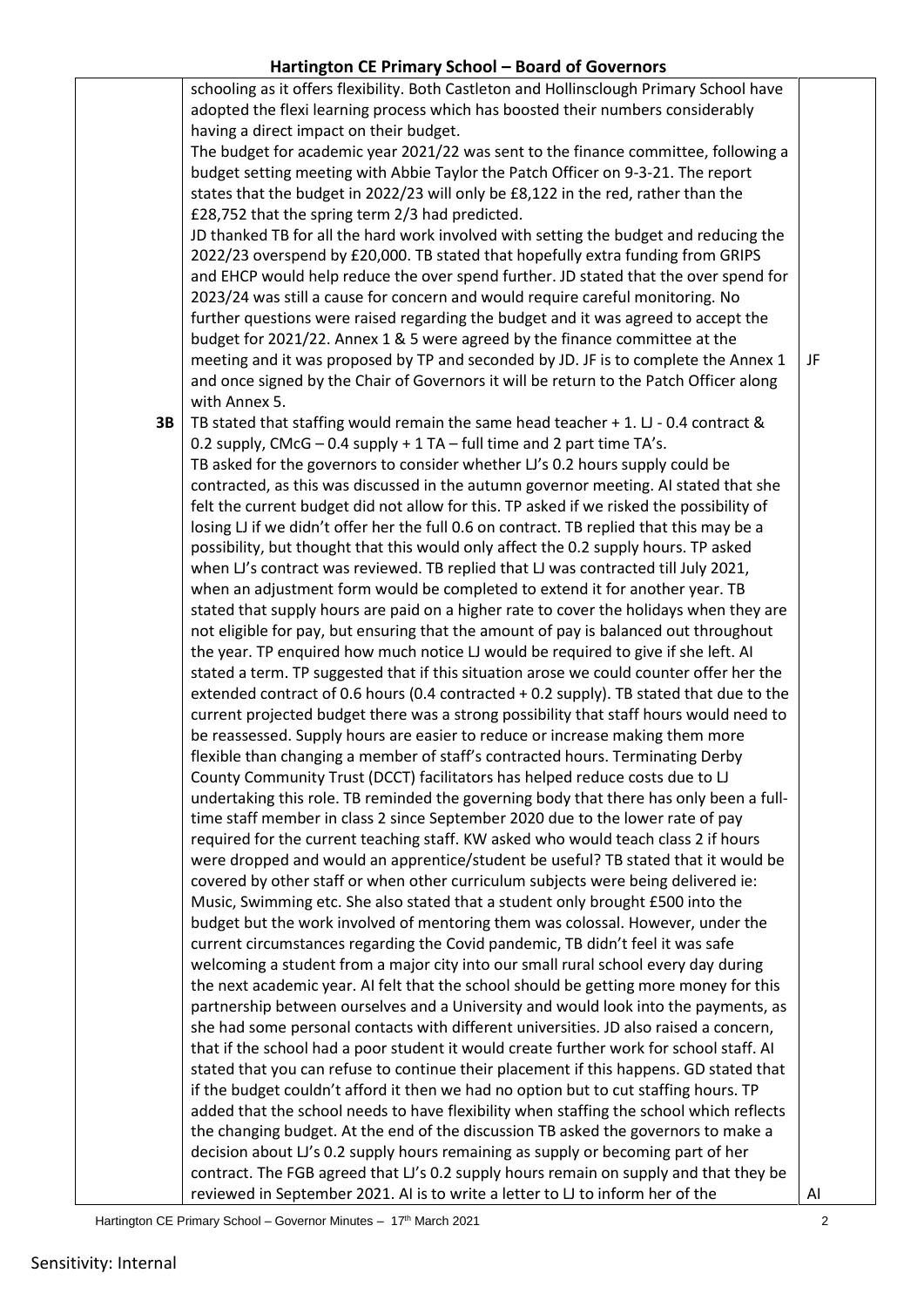|             | governor's decision.                                                                                                                                                             |         |
|-------------|----------------------------------------------------------------------------------------------------------------------------------------------------------------------------------|---------|
| 3C          | Early Help Offer & Catch Up Funding                                                                                                                                              |         |
|             | The Catch Up Funding Premium Strategy document has been completed and was sent                                                                                                   |         |
|             | out to governors prior to the meeting. This is a working document that the DfE states                                                                                            |         |
|             | its requirement of being placed on the school web site to ensure full transparency is                                                                                            |         |
|             | maintained.                                                                                                                                                                      |         |
|             | The document was proposed by JD and seconded by GD. JF will upload to the web<br>site.                                                                                           | JF      |
|             |                                                                                                                                                                                  |         |
| 4-17-3-2021 | <b>Curriculum</b>                                                                                                                                                                |         |
| 4A          | Learning Platform -                                                                                                                                                              |         |
|             | The learning platform has been successful for the majority of pupils undertaking home                                                                                            |         |
|             | learning. The issues raised by parents which promote barriers to learning include the                                                                                            |         |
|             | following: poor internet connection, insufficient data and lack of devices in larger                                                                                             |         |
|             | families with secondary pupils, and parents using the internet themselves due to                                                                                                 |         |
|             | working from home. Initially the school was only allocated 1 device from the DfE,                                                                                                |         |
|             | which was deployed to a family, then the week before schools came back, we were                                                                                                  |         |
|             | allocated a second device (which remained in school due to all school re-opening). It                                                                                            |         |
|             | was reported that one family didn't access the platform during the lock down, but                                                                                                |         |
|             | they had made it very clear through emails and the completion of a school                                                                                                        |         |
|             | questionnaire around home learning, that they had no intention of using the platform                                                                                             |         |
|             | and would teach their children themselves. Initially they also refused paper copies of                                                                                           |         |
|             | work. However, they did access the platform just before the February half term, and                                                                                              |         |
|             | requested some paper copies of lessons. Contact with the family was maintained                                                                                                   |         |
|             | throughout the lockdown, but very little home learning appeared to be undertaken                                                                                                 |         |
|             | due to difficulty with internet, data and limited access to devices. This family was                                                                                             |         |
|             | allocated the DfE device and additional data was applied for and approved. Another                                                                                               |         |
|             | family failed to activate the platform from home, but this was due to the children                                                                                               |         |
|             | attending school during this time. LJ initially volunteered to take responsibility for the                                                                                       |         |
|             | learning platform, but after the first week she found it too time consuming to                                                                                                   |         |
|             | maintain the planning and uploading of lessons. Therefore, JF and TB undertook class                                                                                             |         |
|             | one, MT - EYFS who mainly had paper copies and LJ/CMcG class 2. Since January class                                                                                              |         |
|             | one had initially 10 then 12 pupils learning from school and the remainder from home<br>whilst class 2 initially had 2 then 3 pupils learning from school and the remainder from |         |
|             | home. All children followed their class's curriculum.                                                                                                                            |         |
| 4B          | TB said it would be good practice to devise a follow up questionnaire regarding the                                                                                              |         |
|             | schools provision of the learning platform This to be compiled and sent out to parents                                                                                           |         |
|             | and pupils to ascertain their thoughts and feelings about the work and its accessibility.                                                                                        |         |
|             | Following the previous survey, sent to parents prior to the lockdown regarding                                                                                                   |         |
|             | devices etc it was thought that this format could be revamped and used. TB asked KW                                                                                              | KW & AI |
|             | & AI if they would look at this as they had created the first questionnaire. KW asked if                                                                                         |         |
|             | an electronic copy could be sent across to her. AI completed this request during the                                                                                             |         |
|             | meeting. AI suggested that we create a survey that could be completed on line via                                                                                                |         |
|             | 'Survey Monkey' for parents but it was decided based on previous responses from                                                                                                  |         |
|             | parents that a paper copy would be the better option. TB asked if governors should                                                                                               |         |
|             | also complete a follow up survey regarding how well they felt they had been kept                                                                                                 |         |
|             | informed about matters during the pandemic, home learning, school closure and                                                                                                    |         |
|             | documentation. TP asked if 'Survey Monkey' was GDPR safe. AI was to look into which                                                                                              | AI      |
|             | of these survey sights was GDPR safe and a trial would be undertaken using the                                                                                                   |         |
|             | governing body regarding the follow up survey.                                                                                                                                   |         |
| 5-17-3-2021 | PE & SSPF                                                                                                                                                                        |         |
| (5A)        | A report on the PE & SSPF was compiled by LB and forwarded to governors prior to                                                                                                 |         |
|             | the meeting (Copy on file). Also the Impact document for any carry forward funding                                                                                               |         |
|             |                                                                                                                                                                                  |         |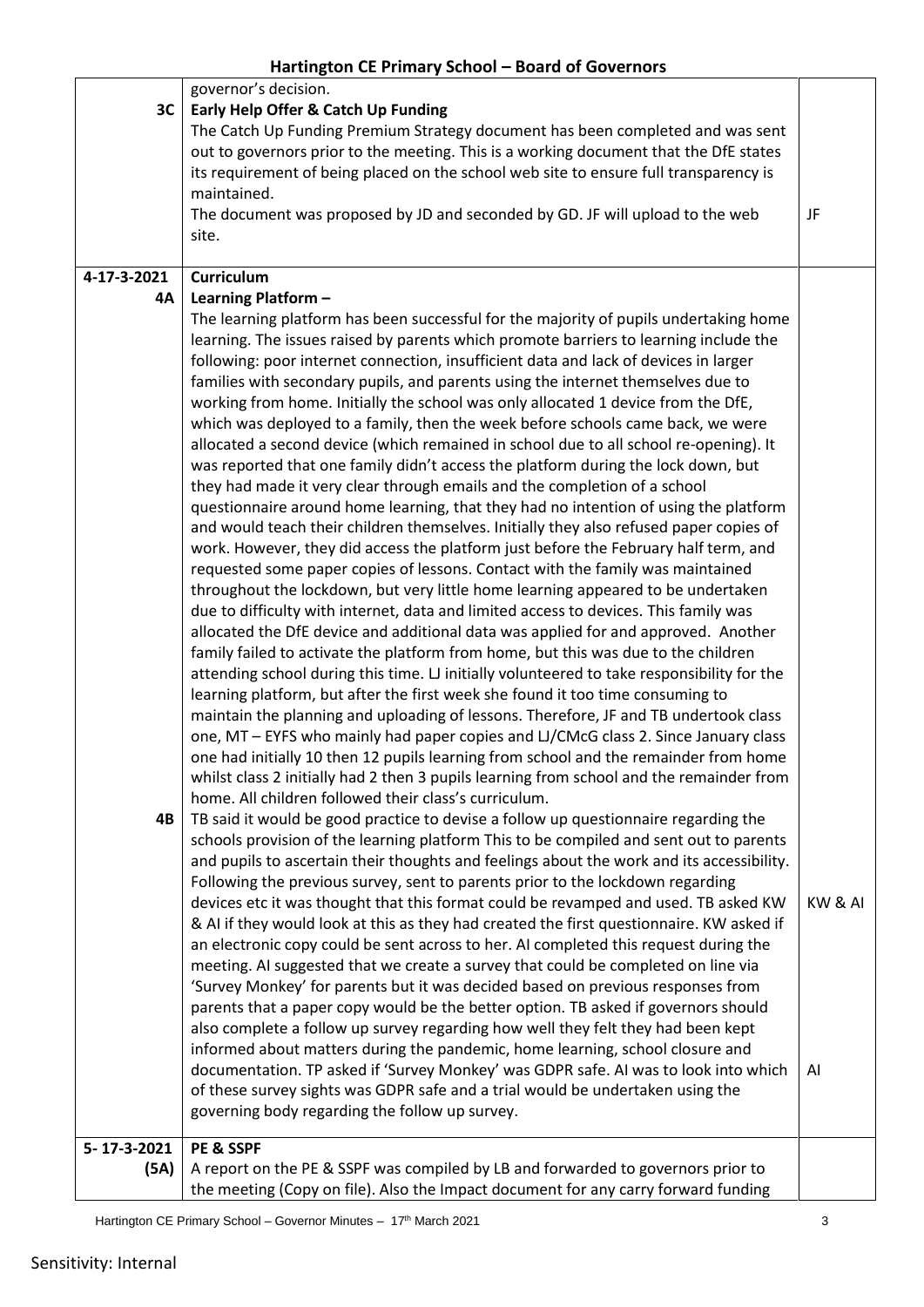| JF |
|----|
|    |
| JF |
| TB |
|    |